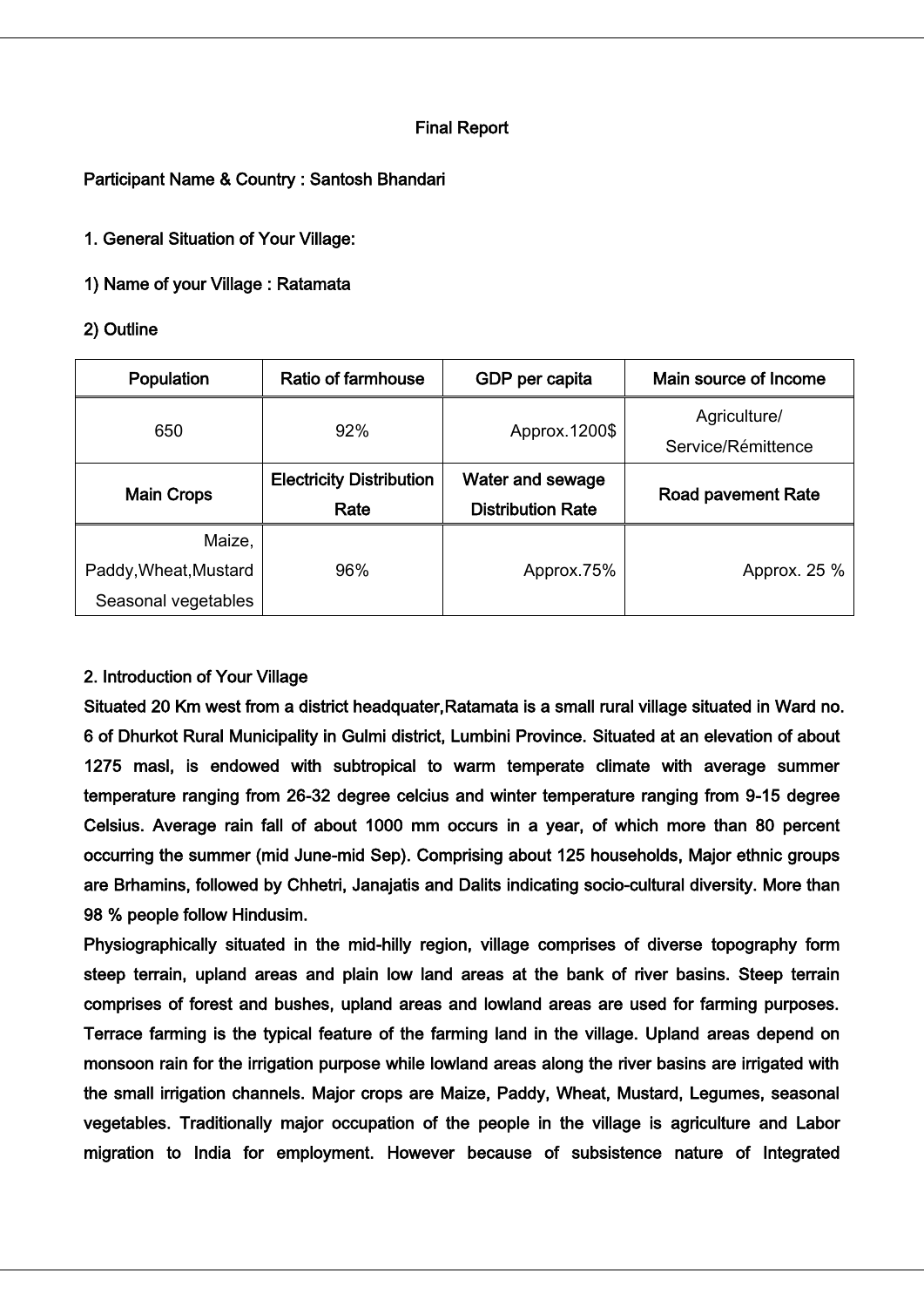Agriculture(livestock and crops combined) and connection to the nearby cities and outer world via access to transport and communication facilities, people especially males have migrated to the nearby cities(Butwal, Kathmandu) and third world and other countries as a wage labor for better income opportunities. Likewise with the access to education gradually share of people engaged in government services has been increasing gradually. Migration youths especially males, have led to the feminization of Agriculture on one hand and on the other hand framing land are being gradually abandoned.

### 3. Actual Condition of Your Village

#### 1) Consciousness level of the villagers

### \* Cooperation, Diligence, Self-help, Community mind, etc.

Small population with similar history, culture and socio-economic setting and common pedigree, cooperation, self-help, diligence and community mind can be observed in various social functions and activities in the village. Because of diligence, cooperative efforts the inaccessible remote village has been now linked to the district headquarter, situation of basic infrastructure is improving. Diligence, Self-help and cooperation have been the characteristics of village life that have helped the villagers to endure the harsh topographical conditions and inaccessibility to basic infrastructures. Cooperation and community mind can be observed in farming activities('Parma'- exchange of labor for various activities esp. farming, which is gradually changing to wage labor),construction activities( like building of houses, public infrastructures like community houses, temples, schools, small roads, irrigation channels) and financial help in need.

### 2) Income of People

- What is the main source of income? (Agriculture, Fisheries, Livestock Industries, etc.)

Till 2000s main source of incomes used to be a integrated farming system and migration to India as a wage labor. Integrated farming system comprised of cereal crops, legumes, seasonal vegetable and livestock(Cattle, Buffalo and Goat) as a main components. Main basis of integrated farming is a Agro-forestry based farming system especially in the upland areas. Likewise remittance from migration to nearby Indian cities as a wage labor another major source of income.

After 2000s, with the change in the socio-political conditions, access to outer world via transport and communication facilities and improvement of literacy, pattern of income has be gradually changing. As farm production and productivity has been stagnant or even declined in some crops on one hand and on other hand because of the drudgery of the farming youths are especially moving away from farming and opting for wage based services either inside the country or outside the country. Wage based migration to India has been changed to wage based migration to gulf countries and even first world countries. Educated youth are opting for service based either in the formal or informal sector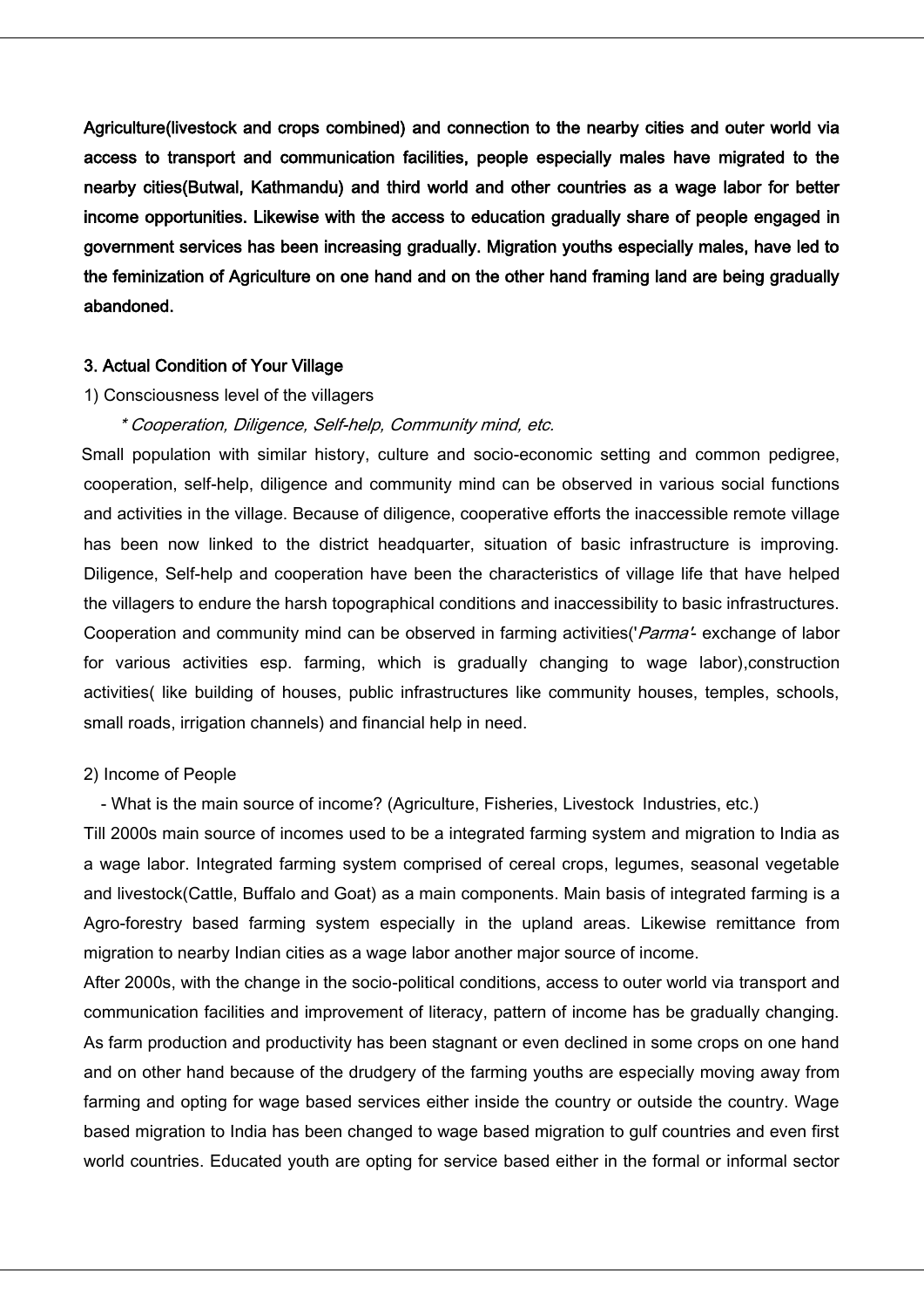like government jobs, business activities etc.

So gradually the source of income are changing from agriculture(Primary sector) to small business, service (secondary and tertiary sector).

- 3) Level of Public Sanitation & Public Amenities
	- How about the actual living condition of residential environment?
		- (Kitchen, drinking water, sanitation, public amenities, etc.)

Living conditions are also changing gradually. Wood, logs were only source of fuel for cooking purposes in traditional mud/stone/iron based stoves(chulo). Although main source of fuel for cooking is firewood, people are gradually opting for improved cooking stoves(improved chulo) that are more health friendly, Bio fules(very few) and use of LPG as a alternative source.

Small streamlets('muhans') used to be the main source of drinking water for the villagers. The water from such streamlets is collected in the warhead tanks and distributed to the villagers as per a schedule. With the changing climate, irregular rainfall patterns, the streamlets have been drying and efforts have been made to supply permanent source of drinking water via different projects, however efforts haven't been materialized yet.

Main issue of sanitation in the village areas was a open defecation. With the efforts from the government agencies and various stakeholders, every household have separate toilets and village have been declared "open defecation free village" by the government.

Access to public amenities and infrastructures is improving gradually. Village have been linked to the district headquarter via road corridor. Although the issues of regularity of power supply still persist, more than 95 percent household have access to electricity. Some households have opted for solar panels also. Households having televisions have been increasing.

Each and every household has access to communication facilities via mobile and land lines. However access to broadband internet is still lacking.

Access to education and health facilities is improving. Secondary level school is within 15 minutes walk from village. People are aware of importance of education and school enrollment is almost 100 percent. However issues of school dropouts are still prevalent and quality of education need to be improved. Ward level community hospital is in the process of construction and is half hour walk from the village. Quality health service is still a very big problem.

Access to public amenities is increasing gradually. however the speed development of public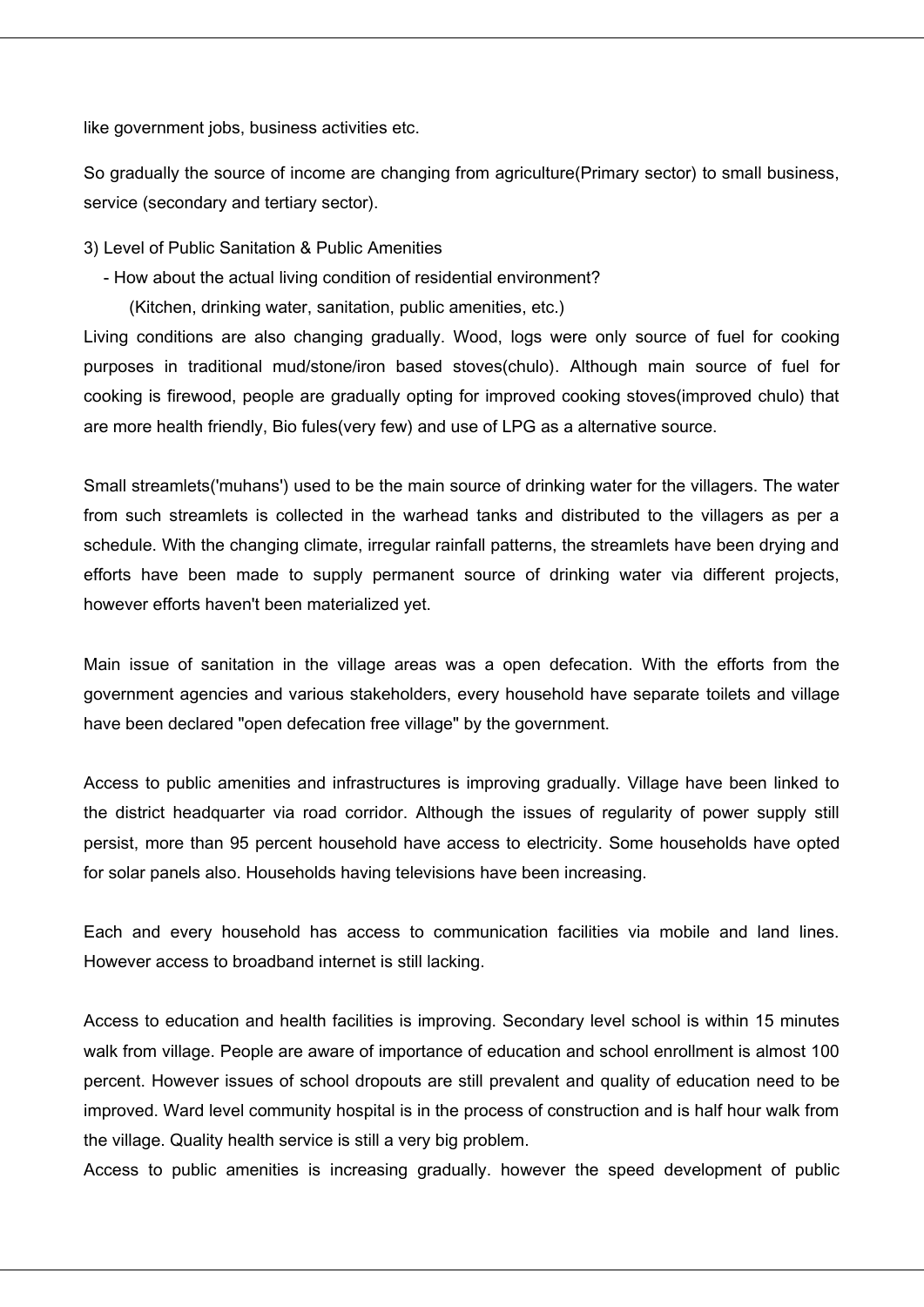amenities and quality of the service is a major issue that needs to be addressed.

# 4. Action Plan for your Village

1) What are the main problems that disturb the development of your Villages?

- Difficult topography
- Migration of youth population
- Budget and resource scarcity
- Poor quality of the public amenities like transport, education and health.
- Stagnant farm production and productivity and scarcity of alternate income sources.
- Lack of entrepreneurship and market linkage.
- Lack of skill in the youth and skill learning opportunities for youth.

2) What are the solutions of main problems for your village's bright future?

- Improving the access and quality of public amenities transport, health and education needs to be highly prioritized to reduce rural exodus.
- Promoting entrepreneurship and small and medium enterprise(SMEs) so that the income source can be diversified from farming and unskilled labor migration to nearby cities, India and gulf countries is checked.
- Promoting and establishing linkage to market for the products so that people can get better access to market.
- Imparting skill to the youth via vocational trainings and making arrangements(soft loan, advisory services) to promote entrepreneurship.
- Efforts to improve farm production and productivity via adoption of modern techniques and farm practices. Also promoting commercial farming. Commercial livestock rearing for milk and meat can be highly potential enterprise in the village. Likewise commercial horticulture (vegetable and citrus) can be another potential enterprise to increase income of the farmers.

3) How would you utilize the Korean Saemaul Undong to solve the main problems of your village? Cooperation, Diligence, Self-help and community mind have been the characteristic feature of Nepalese society and especially the rural village life. However linking those features to entrepreneurship and income generation activities has been lacking, as most of activities in the village are subsistence oriented. Social mobilization aspects of Saemaul Undong to improve the public amenities, their sustainable use and maintenance can be utilized to solve the problems in my village. Likewise linking principles and experiences of Saemaul Undong to entrepreneurship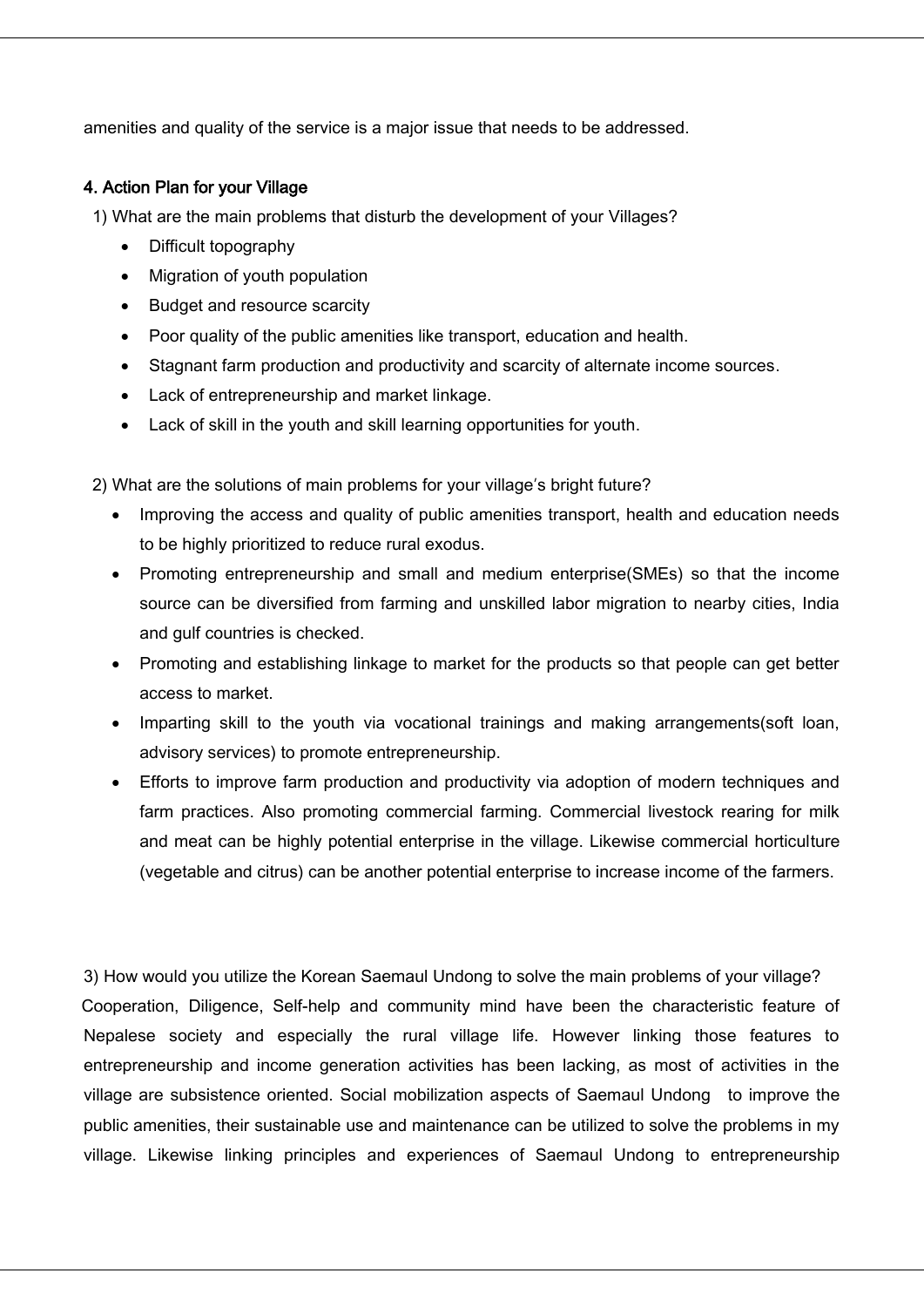development and income generation activities can be utilized to solve the problems of my village.

| <b>Objectives</b>    | <b>Action Required (Tasks)</b>         | <b>Time Frame</b> | <b>Necessary Resources</b>         |
|----------------------|----------------------------------------|-------------------|------------------------------------|
| (Goals)              |                                        |                   |                                    |
| Improvement of       | Widening<br>and<br>$\bullet$           | 5 years           | Qualified<br><b>Skilled</b><br>and |
| access and quality   | blacktopping of roads,                 |                   | human resources                    |
| of public            | improving the quality of               |                   |                                    |
| amenities(transport, | public transport,                      |                   | Sufficient<br>budget               |
| health and           | Community<br>level                     |                   | allocation                         |
| education)           | hospital at village/ward               |                   |                                    |
|                      | with<br>level<br>necessary             |                   | Time<br>guided<br>action           |
|                      | equipment,<br>manpower                 |                   | plan                               |
|                      | quality/reliable<br>and                |                   |                                    |
|                      | service                                |                   |                                    |
|                      | Availability<br>of<br>quality          |                   |                                    |
|                      | education, provision of                |                   |                                    |
|                      | internet facilities library            |                   |                                    |
|                      | and qualifies teacher                  |                   |                                    |
|                      |                                        |                   |                                    |
| Diversifying income  | Promotion of small and<br>le.          | 2 years           | Technical guidance                 |
| opportunities        | medium                                 |                   |                                    |
|                      | enterprises(SMEs)                      |                   | <b>Budgetary assistance</b>        |
|                      | Provision of soft loan and             |                   |                                    |
|                      | advisory services                      |                   | <b>Subsidies</b>                   |
|                      | Linking<br>production<br>to            |                   |                                    |
|                      | markets                                |                   | Qualified<br>human                 |
|                      |                                        |                   | resource                           |
|                      |                                        |                   |                                    |
|                      |                                        |                   |                                    |
| Improving farm       | Shifting from subsistence<br>$\bullet$ | 5 yrs             | Technical guidance                 |
| production and       | farming<br>to<br>commercial            |                   |                                    |
| productivity         | farming<br>based<br>on                 |                   | <b>Budgetary assistance</b>        |
|                      | livestock<br>and                       |                   |                                    |

4) Please write your action plan by benchmarking the success factors of Saemaul Undong to solve the main problems of your village.